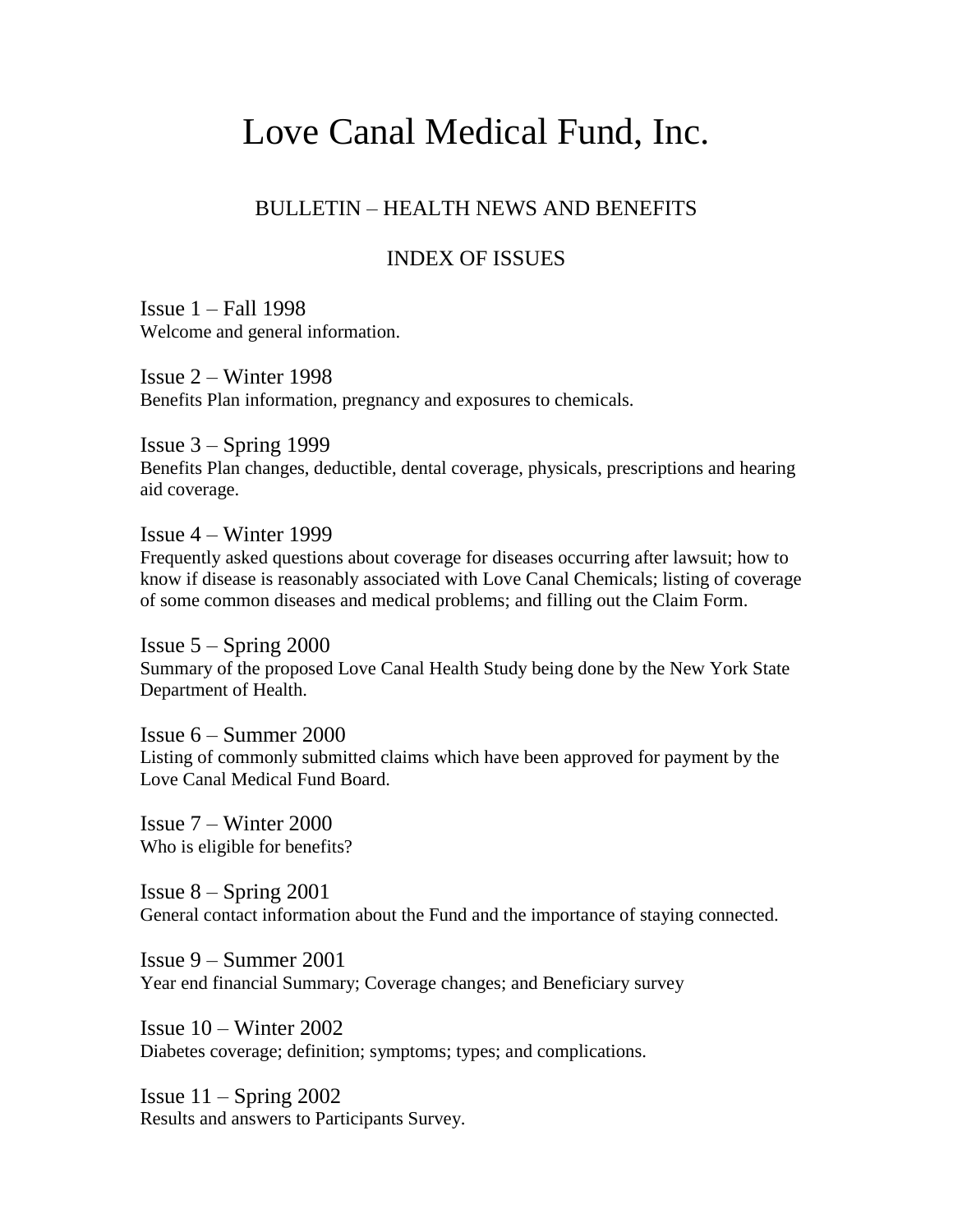Issue 12 – Fall 2002 Cancer coverage; definition; screening and early detection; symptoms; and diagnosis.

Issue 13 – Winter 2003 Thyroid Disease; definition; diagnosing thyroid disease; hypothyroidism; symptoms; treatment; and diagnosis.

Issue 14 – Fall 2003 Prostate Cancer; 10 things to know; symptoms; screening tools; physical exam; and major treatment options.

Issue 15 – Winter 2004 Endometriosis; what is it; common questions; causes; immune system dysfunctions; environmental influences; symptoms; diagnosis; available treatment.

Issue 16 – Summer 2004 Lupus; symptoms; different forms; who gets; causes; diagnosis; treatment.

Issue 17 – Winter 2005 Breast Cancer; risk factors; when cancer is found; recurrence.

Issue  $18 -$  Spring  $2005$ Skin Cancer; signs and symptoms; treatments; avoidance.

Issue 20 – Summer 2006 Amnesty period; Annual physicals.

Issue 21 – Fall 2007 NYS Department of Health Love Canal Medical Study.

Issue 22 – Winter 2008 A Common Love Canal Medical Problem: Cancer; Love Canal 30<sup>th</sup> Anniversary.

Issue 23 – Winter 2009 Prescription medication coverage reinstatement; answers to commonly asked questions.

Issue 24 – Summer 2010 Dioxin Update; 25<sup>th</sup> Anniversary Reception Invitation

Issue 25 – Fall 2010 New Website; 25<sup>th</sup> Anniversary Reception Recap; Prescription Coverage

Issue 26 – Winter 2011 Annual Physical Recommendation; Prescription medication increased coverage; Spring 2012 Reception Invitation